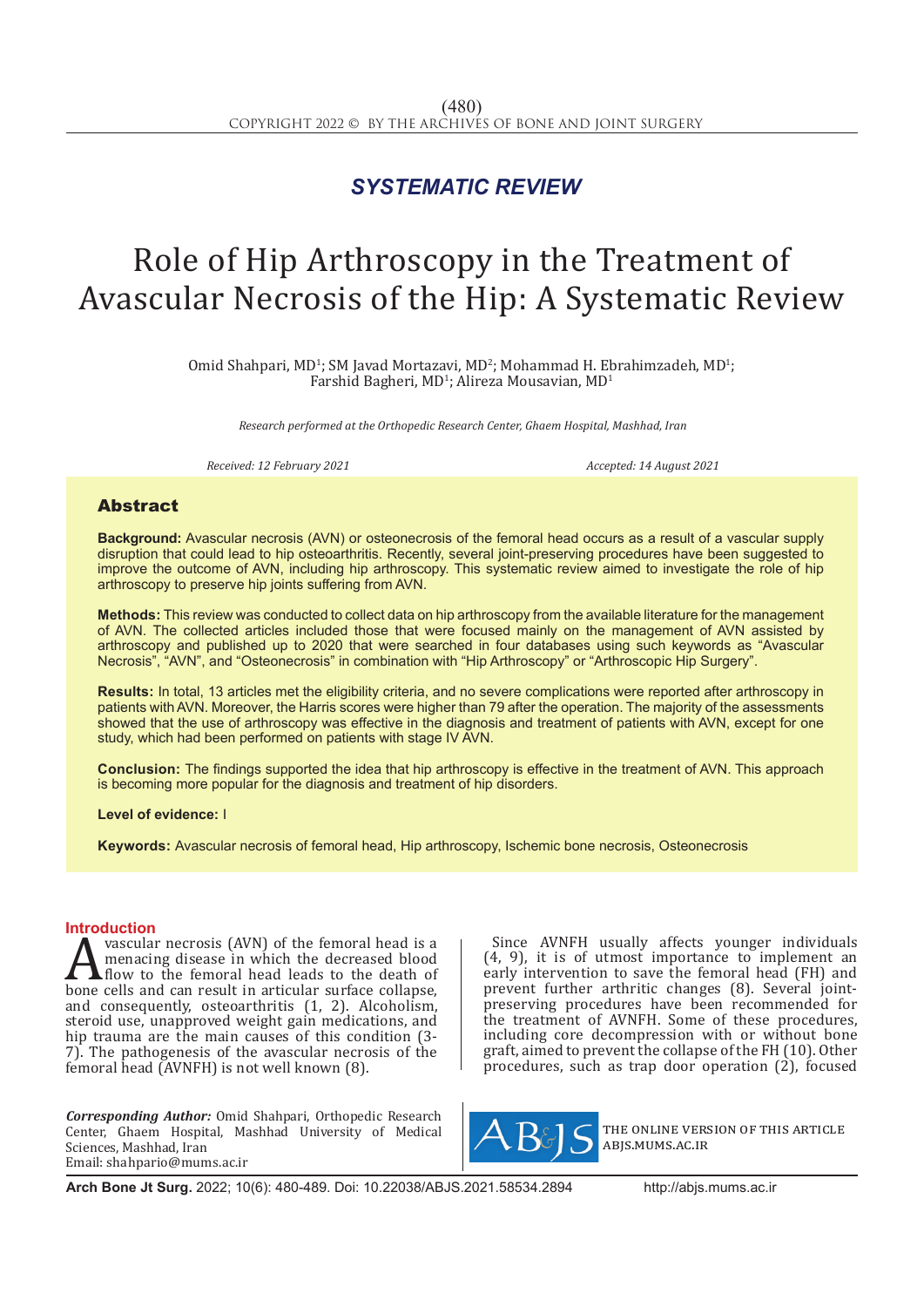> on the restoration of the collapsed bone to support the cartilage. Rotational osteotomies with the goal to redirect the diseased bone from the weight-bearing area are the other type of joint preserving procedures (2). However, there have been no standard protocols for the treatment of AVNFH to retain the patient's native hip joint (10, 11).

> The majority of the hip preserving procedures are performed through open hip surgery, which is more or less associated with morbidity and risks. The role of hip arthroscopy in the diagnosis and treatment of AVNFH has been described in recent years (10). The present study aimed to review the current evidence on the therapeutic and diagnostic role of arthroscopy in patients with AVNFH.

#### **Materials and Methods**

A comprehensive search strategy was utilized to collect data based on the Cochrane Handbook for systematic reviews. Furthermore, the main stages in this study included the selection of eligibility criteria, searching databases, removal of unrelated articles, quality assessment, data extraction, and evaluation of the gathered data (12). It is worth mentioning that all published papers up to 15 October 2019 were searched in Google Scholar, PubMed, Scopus, and Medline databases.

#### *Eligibility Criteria*

A Participants-Intervention-Comparison-Outcome-Study design was utilized to select the eligibility criteria for this study. The inclusion criteria included  $\hat{1}$ ) a clear description of the diagnostic and therapeutic role of the hip arthroscopy in patients with AVN of the hip, 2) sufficiency of the data, 3) sample size higher than 10 patients, and 4) investigations on human samples. On the other hand, *in vitro* and animal studies, non-clinical research, review articles, meta-analyses, expert opinions, editorial letters, case reports or case series, consensus statements, and qualitative investigations were excluded from the review process. In addition, the articles that were focused on the other therapeutic approaches or patients who underwent arthroplasty were removed from the study. In this study, even the non-randomized, non-blinded, and retrospective studies were included due to the dearth of the randomized clinical trial studies. Therefore, all case-control, prospective, and retrospective studies performed on human subjects were included to assess the role of hip arthroscopy in patients with AVN. In addition, the studies assessing the diagnostic and therapeutic role of hip arthroscopy in other diseases were excluded from the current study.

#### *Literature Search*

The search process was conducted in four electronic databases, including Google Scholar, PubMed, Scopus, and Medline up to March 2020. Moreover, the keywords that were used to accomplish the search process included "Avascular Necrosis", "AVN", and "Osteonecrosis", in combination with "Hip Arthroscopy" or "Arthroscopic Hip Surgery".

HIP ARTHROSCOPY IN THE TREATMENT OF AVASCULAR NECROSIS OF THE HIP

#### *Study Selection, Data Extraction, and Study Design*

This systematic review focused on the studies with an emphasis on the diagnostic and therapeutic role of hip arthroscopy in patients with AVN of the hip. The search process was carried out using the selected keywords and searching in four electronic databases, including Google Scholar, PubMed, Scopus, and Medline, up to March 2020. In the next step, the number of papers in each database was determined, and the titles and abstracts were then reviewed and screened for relevancy. The selection process was performed based on consistency with the eligibility criteria. In the screening stage, the articles inconsistent with the study objectives were removed after reviewing the title and abstract of each article. Subsequently, the full-text version of the selected articles was obtained for final screening. It should be mentioned that two researchers separately reviewed the titles and abstracts of all articles and were continuously in contact with each other to consult and exchange the required information. Furthermore, they discussed the results obtained from papers and determined the eligibility criteria with mutual agreement. Following that, the researchers extracted the information related to the study objectives and recorded them in a researcher-made form. Figure 1 depicts a PRISMA flow diagram presenting the stages of the paper selection.

#### *Risk of Bias and Quality Assessment*

Based on Cochrane's risk of bias tool, the risk of bias in the included studies was assessed in eight domains, including bias due to confounders, selection of participants, measurement of intervention, missing data, selective reporting, measurement outcome, departure form intended intervention, and other sources (13).

#### **Results**

In total, 824 articles were found in the first search, out of which 628 papers were excluded due to irrelevancy, and a total of 196 articles remained after the primary investigation. Another 34 articles were removed from the study since they were duplicates. Furthermore, the articles investigating other hip joint diseases than AVN were excluded from this study (n=51). Other excluded studies were experimental or *in vitro* articles (n=0), studies just reporting a technique (n=16), studies assessing the complication of arthroscopy in patients with hip joints problems (n=19), studies with a sample size of fewer than 10 people (n=6), editorial letters (n=1), books (n=2), narrative articles and reviews  $(n=31)$ , and case reports  $(n=23)$ . Eventually, 13 articles remained to be included in this review [Figure 1].

No randomized double-blind clinical trials were found in this study. Accordingly, only pre-and postintervention, as well as comparative studies were included in this review. The included studies were performed in five different regions, the most frequent (53.8%) of which were China (n=7). Moreover, three studies were conducted in European countries, including Germany (n=1), Switzerland (n=1), and Poland (n=1). A total of three (23%) studies were carried out in the USA, and no study was found to be conducted in South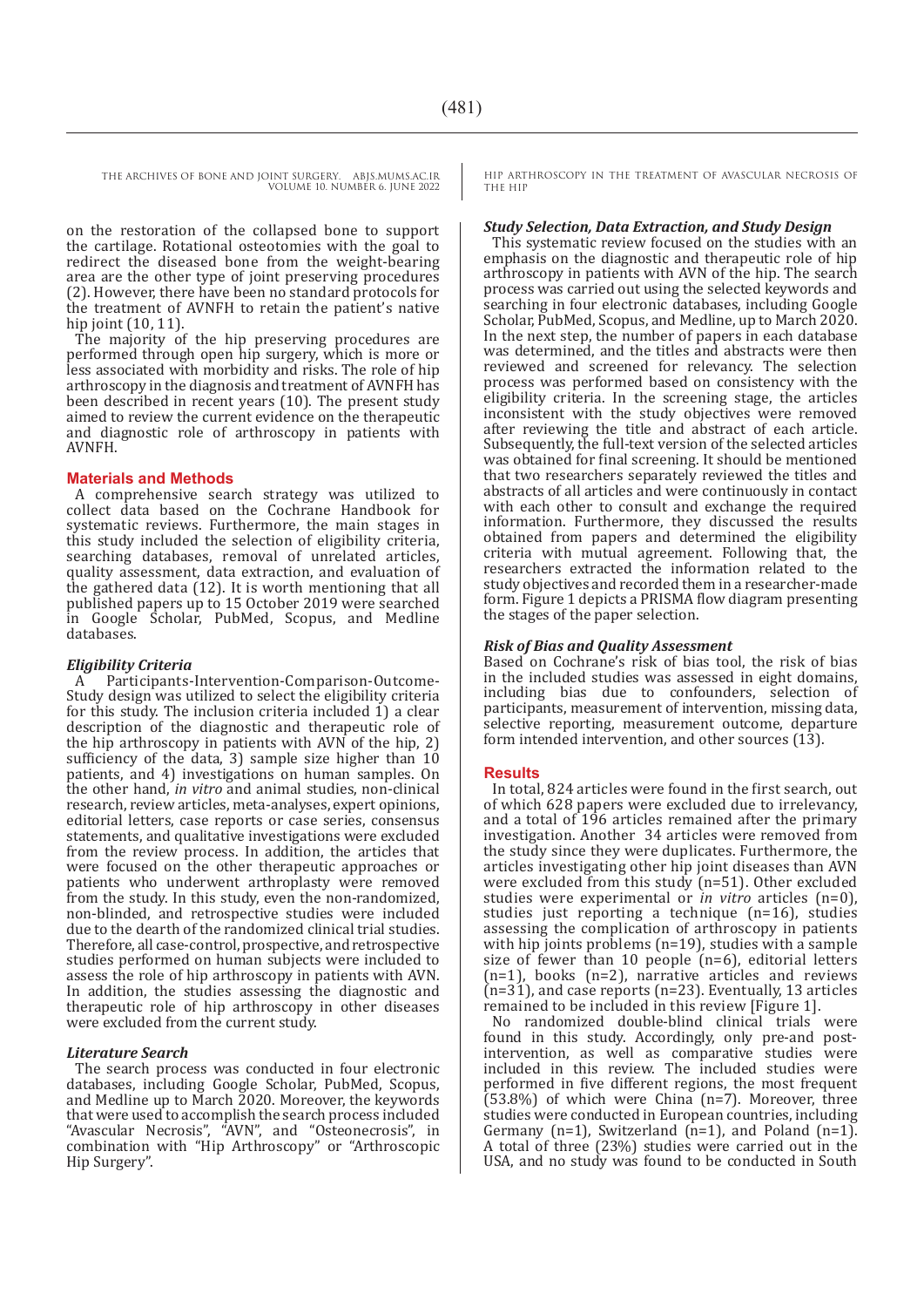HIP ARTHROSCOPY IN THE TREATMENT OF AVASCULAR NECROSIS OF THE HIP



**Figure 1. PRISMA flowchart representing the study selection process.**

America and Africa. The included studies (n=13) were performed on 799 patients (895 hips) with AVN (stages I-III). The mean age of the patients was 44 years, and the majority of the studies included more males than female patients. No severe complications were reported after arthroscopy in the patients with AVN, and Harris scores were higher than 79 after arthroscopy. The mean followup duration after operation ranged from 12 months to 2.5 years. Furthermore, multiple small-diameter drilling decompression combined with arthroscopy was utilized in some studies (10, 14, 15).

Arthroscopic core decompression combined with autogenous cancellous bone graft and bone morphogenetic protein was applied in a study conducted by Zhuo et al. (16). The patients in a study performed by Guo et al. underwent drilling decompression with a 3.5-mm Steinmann pin under the C-arm X-ray monitoring. Synovectomy and cartilage trimming were performed through hip arthroscopy combined with hip arthrosynovitis or cartilage trauma (17). This was similar to the method adopted by Sekiya et al. (18)

Ellenrieder et al. performed core decompression using a guiding sleeve via a lateral approach. In this technique, a central drill hole was used to curettage the necrotic area through the insertion of the autogenous bone cylinders (19). Similarly, multihole decompression and arthroscopic debridement were performed in a study conducted by Xue-Zhong et al. (20). The arthroscopy procedures in a study carried out by Liu et al. consisted of the removal of loose bodies, debridement, and biopsy (21). In a study performed by Majewski et al., an incision was placed 2 cm ventral and caudal to the greater trochanter. Moreover, the joint was filled with 10-20 ml Ringer's Lactate solution over a puncture needle providing enough joint space to pass the blunt trocar without traction (22).

The majority of the studies showed the effectiveness of arthroscopy in the diagnosis and treatment of patients with AVN, except for one article, which was performed on patients with stage IV of AVN.

Table 1 tabulates the data extracted from each study including time and place of the study, sample size, age, male to female ratio, stages of AVN, complications after arthroscopy, follow-up, and outcomes (23).

#### *Determination of the Risk of Bias*

In total, 13 articles were carefully reviewed in this study considering the risk of bias in eight domains, and Cochrane guidelines were followed to assess the quality of the included studies. To assess the risk of bias, low and high risks of bias were marked as "Yes" and "No", respectively. Moreover, unclear or unknown risk of bias was specified as "Unclear". Figure 2 illustrates the quality assessment of the selected articles.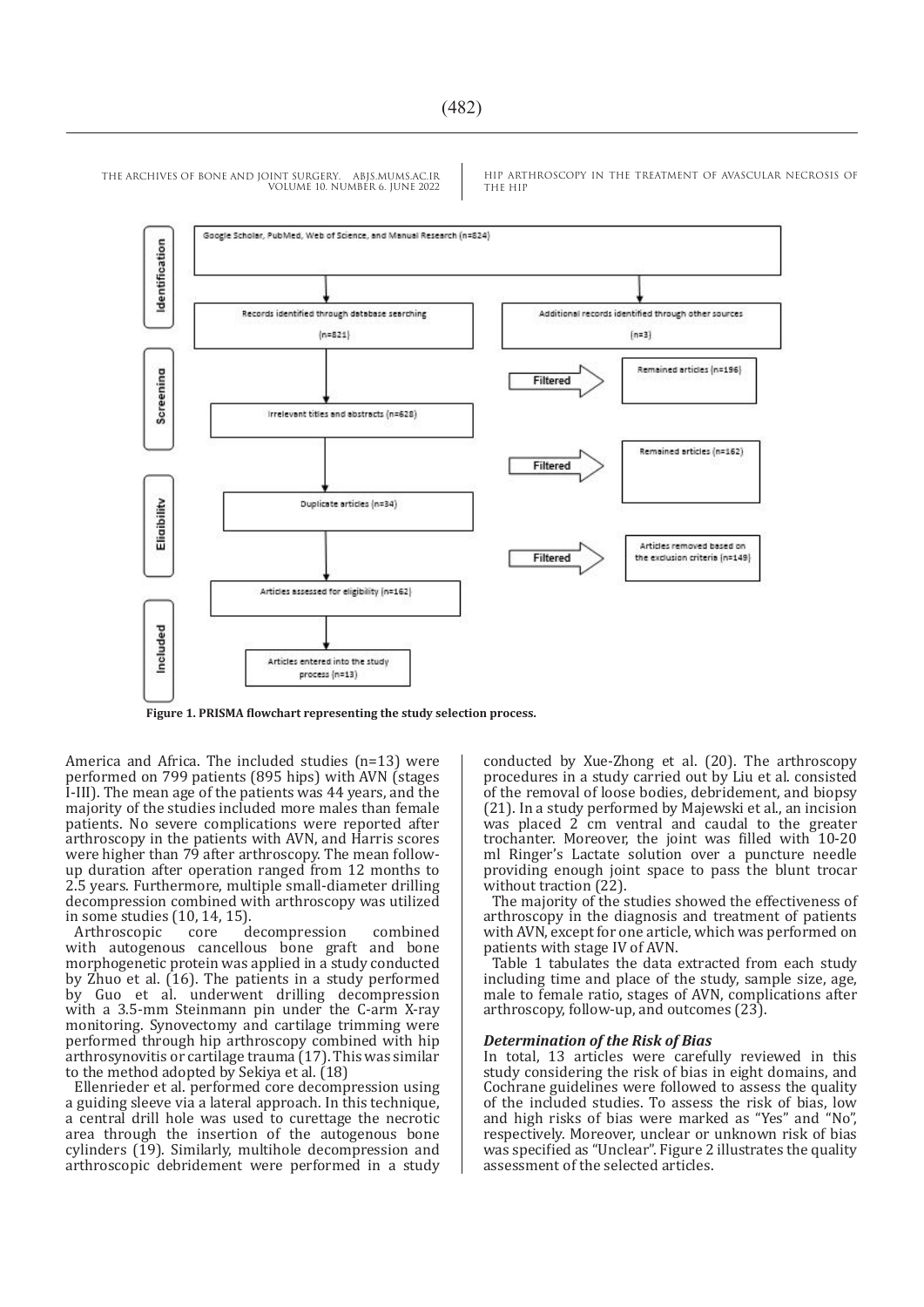HIP ARTHROSCOPY IN THE TREATMENT OF AVASCULAR NECROSIS OF THE HIP

| Table 1. Data extracted from each included study |                  |                              |                                              |                                                                 |                                  |                               |                                      |                                                                                                                                                           |                                                                                |                          |                                                                                                                                                                                                                                                                                                           |
|--------------------------------------------------|------------------|------------------------------|----------------------------------------------|-----------------------------------------------------------------|----------------------------------|-------------------------------|--------------------------------------|-----------------------------------------------------------------------------------------------------------------------------------------------------------|--------------------------------------------------------------------------------|--------------------------|-----------------------------------------------------------------------------------------------------------------------------------------------------------------------------------------------------------------------------------------------------------------------------------------------------------|
| <b>Authors</b><br>(years)<br>Reference           | Country          | Type of study                | Sample<br>size                               | Group                                                           | Age                              | Female/<br>Male               | <b>Stage</b>                         | Complication                                                                                                                                              | Harris<br>scores after<br>operation                                            | Follow-<br>up            | Outcome                                                                                                                                                                                                                                                                                                   |
| Li et al.<br>(2017)<br>(5)                       | China            | Retrospective<br>analysis    | 60 patients<br>$(98$ hips)                   | A <sup>1</sup> :26 cases/43 hips<br>$B^2$ : 34 cases/55<br>hips | A:37.4<br>B:35.2                 | A:15/11<br>B:18/16            | Early-stage (I<br>and II stage)      | No sever<br>complication                                                                                                                                  | A:82.07<br>B:75.79<br>P < 0.005                                                | 57.6<br>months           | Drilling decompression<br>combined with hip<br>arthroscopy is effective in the<br>treatment of patients with<br>early-stage of AVNFH                                                                                                                                                                      |
| Li et al.<br>(2017)<br>(8)                       | China            | Prospective,<br>Case-control | 91 patients<br>$(127$ hip $)$                | HA: 39 cases/53<br>hips<br>C:52 cases/74 hips                   | Two<br>groups<br>were<br>matched | Two groups<br>were<br>matched | Early-stage                          | Temporary<br>sciatic nerve<br>apraxia during<br>operation in 2<br>cases                                                                                   | HA:83.3<br>C: 76.61<br>P < 0.005                                               | HA:39<br>C:34            | Improvement in pain relief and<br>hip function in patients who<br>underwent hip arthroscopy.                                                                                                                                                                                                              |
| Guo et al.<br>(2018)<br>(12)                     | China            | Prospective,<br>Case-control | 76<br>patients(76<br>hips)                   | $HA^3:38$<br>$C^4:38$                                           | HA 43.9<br>C:44.6                | HA8/27<br>C:12/29             | Early-stage<br>(stage II)            | No sever<br>complication                                                                                                                                  | HA:86.72<br>C:78.62<br>P < 0.005                                               | 30<br>months             | Using the arthroscopic-guided<br>core decompression method<br>can improve results in patients<br>with AVN.                                                                                                                                                                                                |
| Wang et al.<br>(2007)<br>(9)                     | China            | Prospective,<br>Before-after | 226<br>patients<br>(383 hips),               |                                                                 | 36.5                             | 57/169                        | ٠.                                   | Progress in the<br>staging of clinical<br>course and<br>collapse of the<br>femoral head in<br>patients with low<br>Harris scores and<br>Hydrops articuli. | Before<br>operation:68<br>After: 79<br>P < 0.005                               | 35<br>months             | Excellent curative effect was<br>found in the majority of hips.<br>The AVNFH was improved<br>by hip arthroscopy through<br>scavenging pain-producing<br>substances, removing the<br>cartilage chips caused by<br>isolation or undermining<br>dissection, and correcting<br>internal environment disorder. |
| Ellenrieder<br>et al. (2013)<br>(14)             | Germany          | Prospective,<br>Before-after | 53 patients<br>$(56$ hips $)$                |                                                                 | 44                               | 39/14                         | Steinberg<br>stages I-III            | No sever<br>complication                                                                                                                                  |                                                                                | 33<br>months             | In case of cartilage defects<br>or potential collapse of the<br>femoral head, arthroscopy of<br>the hip joint was performed.<br>The success rate was reported<br>in 86% of patients treated with<br>Steinberg stages I-III.                                                                               |
| Majewski et<br>al. (2010)<br>(17)                | Switzer-<br>land | Prospective,<br>Before after | 11 patients                                  |                                                                 | 13 years                         | 7/3                           | Idiopathic<br>femur head<br>necrosis | No iatrogenic<br>cartilage injury,<br>no infection, no<br>wound-healing<br>problem, and no<br>neurovascular<br>complication                               |                                                                                | 1-year<br>follow-up      | An average increase in hip mo-<br>tion of flexion, abduction, ad-<br>duction, external rotation, and<br>internal rotation was reported<br>in patients who underwent<br>arthroscopy                                                                                                                        |
| XUE-ZHONG<br>et al.<br>(2007)<br>(15).           | China            | Retrospective<br>study       | 72 patients<br>$(80$ hips $)$                | HA: 41 cases/ 46<br>hips<br>C:31 cases/34 hips                  | Two<br>groups<br>were<br>matched | $\overline{\phantom{a}}$      | (stages 0, I, II)                    | No sever compli-<br>cation                                                                                                                                | $\overline{\phantom{a}}$                                                       | $\overline{\phantom{a}}$ | Success rate was higher in<br>multihole core decompression<br>and arthroscopic debridement<br>in the management of AVNFH,<br>compared to the traditional<br>group                                                                                                                                         |
| Liu et al.<br>(2002)<br>(16)                     | China            | Prospective,<br>Before-after | 16 patients<br>with<br>avascular<br>necrosis |                                                                 | 17 to 64<br>years.               | 33%/77%                       | $\overline{\phantom{a}}$             | No sever compli-<br>cation                                                                                                                                | Harris hip<br>${\tt scores}$<br>increased<br>by 27 on<br>average.<br>(P<0.005) | $\ddotsc$                | The patients with avascular<br>necrosis reported no pain after<br>arthroscopy and the Harris<br>hip scores increased by 27 on<br>average                                                                                                                                                                  |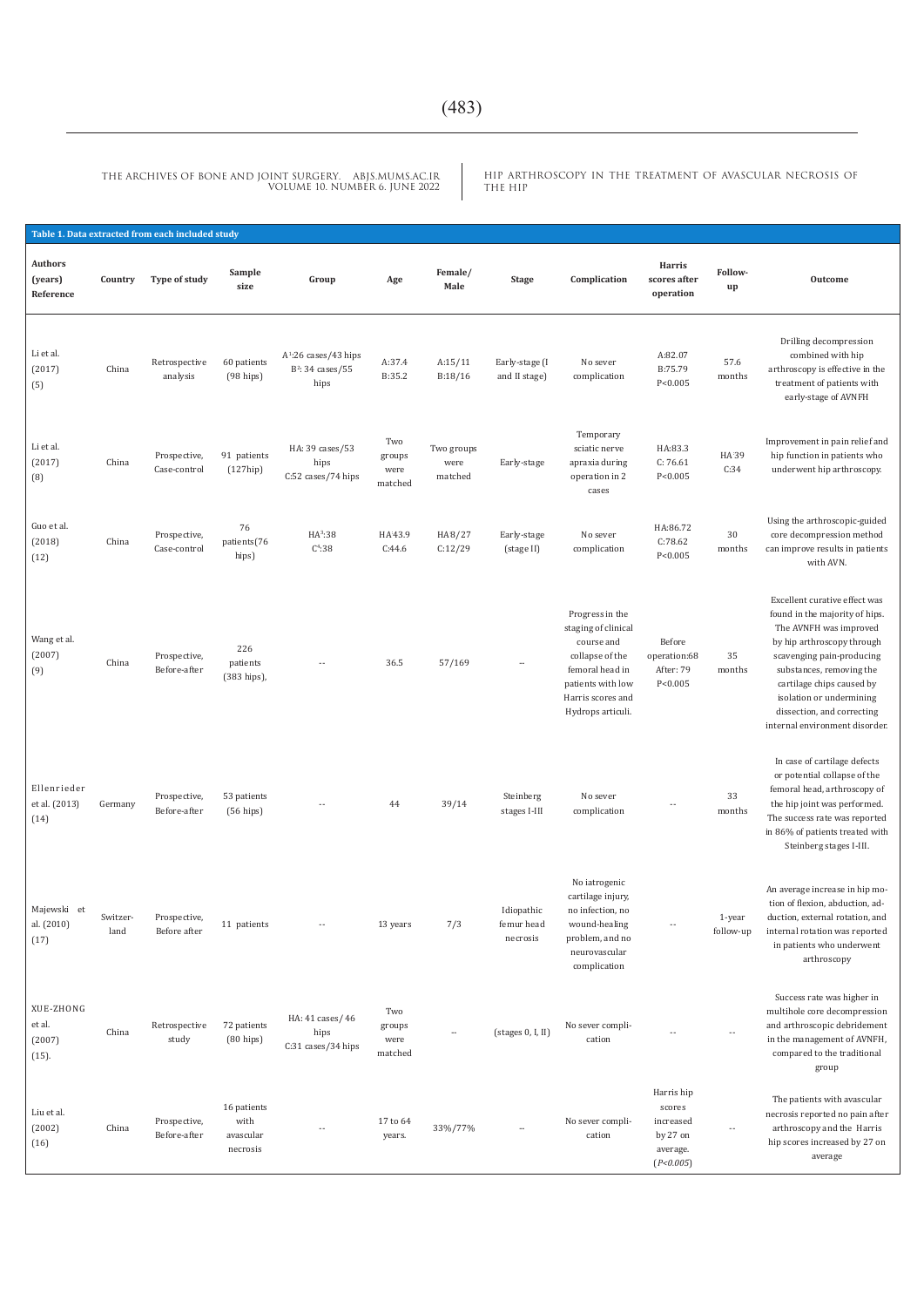HIP ARTHROSCOPY IN THE TREATMENT OF AVASCULAR NECROSIS OF THE HIP

П

| <b>Table 1. Continued</b>        |            |                                             |                                   |                          |           |         |                          |                            |                          |                             |                                                                                                                                                                                                                                                                                                                             |
|----------------------------------|------------|---------------------------------------------|-----------------------------------|--------------------------|-----------|---------|--------------------------|----------------------------|--------------------------|-----------------------------|-----------------------------------------------------------------------------------------------------------------------------------------------------------------------------------------------------------------------------------------------------------------------------------------------------------------------------|
| Zhuo<br>(2012)<br>(11)           | China      | Prospective,<br>Before-after                | 28 patients<br>(33 hips)          | $\overline{\phantom{a}}$ | 1-3 years |         | $\overline{\phantom{a}}$ | No sever compli-<br>cation | 85.67-81.33              | followed<br>up 2.5<br>years | Better results in patients who<br>underwent arthroscopic core<br>decompression combined<br>with autogenous cancellous<br>bone graft and BMP compared<br>to traditional closed core<br>decompression in terms<br>of pain and hip function<br>improvement, as well as<br>slowing down the process of<br>femoral head necrosis |
| Przybył et al<br>(2017)<br>(18)  | Poland     | 14 patients<br>Prospective,<br>Before-after | 14 patients<br>$(14 \text{hips})$ |                          |           |         | $\ddotsc$                | No sever compli-<br>cation | $\overline{\phantom{a}}$ | 12<br>months                | A good outcome was reported<br>in the arthroscopic treatment<br>of avascular necrosis produced<br>at 6 and 12 months after the<br>surgery.                                                                                                                                                                                  |
| O'Leary et al.<br>(2001)<br>(10) | <b>USA</b> | Retrospective                               | 83 patients<br>$(86$ hips)        | $\overline{\phantom{a}}$ | 29.2      | 37%/67% | $\sim$                   | No sever compli-<br>cation | $\sim$                   | 30<br>months                | Improvement was reported in<br>only 40% of AVN patients over<br>30 months.                                                                                                                                                                                                                                                  |
| Sekiya et al<br>(2000)<br>(13)   | <b>USA</b> | Prospective<br>study                        | 23 hips                           |                          |           |         |                          |                            |                          |                             | A weak correlation was<br>observed among the<br>results obtained from plain<br>radiographs, magnetic<br>resonance imaging, and<br>arthroscopy, indicating poor<br>correlation among the current<br>imaging techniques in terms of<br>the staging of AVN.                                                                    |
| Ruch et al.<br>(2001)<br>(19)    | <b>USA</b> | Prospective<br>study                        | 46 patients<br>$(52$ hips $)$     |                          |           |         |                          |                            |                          |                             | Based on the obtained results,<br>arthroscopy of the hip was<br>a success in a diagnosis of<br>osteochondral degeneration<br>that was not detected by plain<br>radiographs or magnetic<br>resonance imaging.                                                                                                                |

| Table 2. Quality assessment of the studies included in the review |                                                                                      |                |                                                   |                                    |                               |                                          |                                    |  |  |  |
|-------------------------------------------------------------------|--------------------------------------------------------------------------------------|----------------|---------------------------------------------------|------------------------------------|-------------------------------|------------------------------------------|------------------------------------|--|--|--|
| <b>Authors</b><br>(years)<br>Reference                            | Bias due to the<br><b>Bias due to</b><br>selection of<br>confounders<br>participants |                | Bias due to the<br>measurement of<br>intervention | <b>Bias due to</b><br>missing data | Incomplete<br>outcome<br>data | <b>Free of</b><br>selective<br>reporting | <b>Other</b><br>sources of<br>bias |  |  |  |
| Li et al. $(7)$                                                   | Yes                                                                                  | Yes            | Yes                                               | Yes                                | Yes                           | N <sub>o</sub>                           | Yes                                |  |  |  |
| Li et al. (11)                                                    | No                                                                                   | No             | No                                                | No                                 | No                            | Unclear                                  | No                                 |  |  |  |
| Guo et al. (14)                                                   | N <sub>0</sub>                                                                       | No             | N <sub>o</sub>                                    | Yes                                | N <sub>0</sub>                | Yes                                      | N <sub>o</sub>                     |  |  |  |
| Wang et al. $(12)$                                                | No                                                                                   | No             | Yes                                               | Yes                                | Yes                           | Unclear                                  | Yes                                |  |  |  |
| Ellenrieder et al. (16)                                           | No                                                                                   | No             | No                                                | No                                 | N <sub>0</sub>                | Yes                                      | No                                 |  |  |  |
| Majewski et al. (19)                                              | N <sub>o</sub>                                                                       | N <sub>o</sub> | N <sub>o</sub>                                    | N <sub>o</sub>                     | N <sub>o</sub>                | N <sub>o</sub>                           | No                                 |  |  |  |
| Xue-Zhong et al. (17)                                             | Yes                                                                                  | Yes            | No                                                | N <sub>o</sub>                     | N <sub>o</sub>                | No                                       | Yes                                |  |  |  |
| Liu et al. (18)                                                   | N <sub>o</sub>                                                                       | No             | N <sub>o</sub>                                    | N <sub>o</sub>                     | N <sub>o</sub>                | Yes                                      | Unclear                            |  |  |  |
| Zhuo et al. $(13)$                                                | N <sub>o</sub>                                                                       | N <sub>o</sub> | N <sub>o</sub>                                    | N <sub>o</sub>                     | N <sub>o</sub>                | Yes                                      | No                                 |  |  |  |
| Przybył et al. (47)                                               | Yes                                                                                  | No             | No                                                | N <sub>o</sub>                     | No                            | Yes                                      | Unclear                            |  |  |  |
| O'Leary et al. $(48)$                                             | Yes                                                                                  | Yes            | Yes                                               | Yes                                | N <sub>0</sub>                | Yes                                      | No                                 |  |  |  |
| Sekiya et al. (15)                                                | No                                                                                   | No             | N <sub>o</sub>                                    | No                                 | No                            | Yes                                      | No                                 |  |  |  |
| Ruch et al. (30)                                                  | N <sub>o</sub>                                                                       | No             | No                                                | No                                 | No                            | Yes                                      | N <sub>0</sub>                     |  |  |  |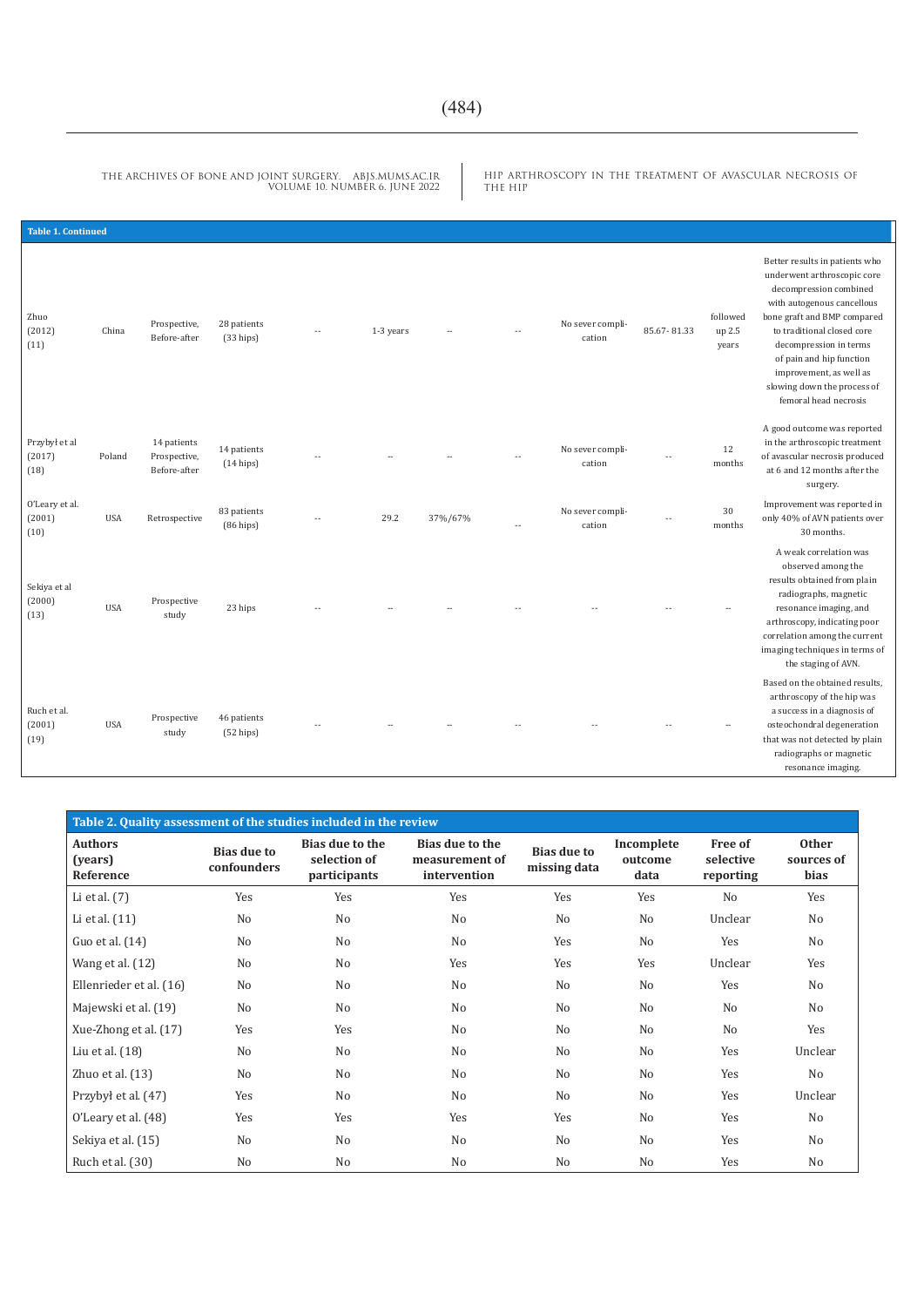HIP ARTHROSCOPY IN THE TREATMENT OF AVASCULAR NECROSIS OF THE HIP



**Figure 2. Quality assessment of the studies included in the review.**

#### **Discussion**

Arthroscopic surgery of the hip is a very useful and facilitating technique in the treatment of different hip diseases. The use of hip arthroscopy in the treatment of AVNFH has been explained in different studies; however, there is no consensus on the role of arthroscopy in the diagnosis and treatment of the AVNFH (8). This systematic review attempted to answer three main questions based on the current literature.

#### *Is arthroscopy beneficial in the treatment of patients with avascular necrosis of the femoral head?*

The reviewed literature showed the beneficial effect of arthroscopy on patients with AVNFH. Ellenrieder et al. showed the improvement of the hip function following hip arthroscopy for AVN in 86% of patients with stages I-III of AVNFH (19). In a study performed by Majewski et al., arthroscopy in patients with AVNFH led to an average increase in hip motion (flexion, abduction, adduction, external rotation, and internal rotation) (22). In the same line, Wang et al. conducted a study on 226 patients with AVNFH (383 hips). Based on the obtained results, the Harris score was significantly increased after the operation, and excellent and medium curative effects were found in 69.5% (Harris score>80) and 24.5% (Harris score between 70 and 79) of the hips, respectively. However, only 6% of the patients experienced poor results (Harris score<69). Lie et al. showed that hip arthroscopy and decompression were associated with an improvement in pain and hip range of movement and function in six months (10). Similarly, Guo et al. conducted a study to evaluate the effects of arthroscopy-guided core decompression and bone grafting on 76 patients with early-stage AVNFH (i.e., stage II). According to their results, the patients who underwent arthroscopy obtained better imaging outcomes and higher Harris hip scores, compared to the control group (17).

The AVNFH was improved by hip arthroscopy through scavenging pain-producing substances, removing the cartilage chips caused by isolation or undermining dissection, and correcting internal environment disorder (15). In the same line, Liu et al. performed a study to determine the diagnostic and therapeutic value of arthroscopy in 16 patients with AVN. In this study, the arthroscopic procedure consisted of the removal of loose bodies, debridement, and biopsy. An average increase was reported in the Harris hip scores (27 points), and patients had no pain after arthroscopy (21).

Several arthroscopic procedures have been described for the retreatment of patients with AVNFH. Trapdoor and light bulb approaches are among the two most common open surgeries (24, 25). These approaches can be used as a predictable preservation technique in the pre-collapse stage. Muscular preservation, decreased recovery times, as well as reduced postoperative pain and infection are the main advantages of the light bulb as an arthroscopic surgery technique, compared to open procedures (26). Based on the results of a study conducted by Rosenwaser et al., the light bulb approach and autologous iliac bone grafting had a high rate of clinical success (25). Additionally, the light bulb approach was utilized in a study conducted by Wang et al., and the survival rate was estimated to be 85% in patients with stage IIA and IIB of AVN. Moreover, the corresponding value was determined at 60% in patients with stage IIIA and IIC of AVN (27).

Other studies described arthroscopic procedures for decompression. Li et al. evaluated the effectiveness of multiple small-diameter drilling decompression combined with hip arthroscopy in the treatment of patients with AVNFH. Based on the obtained results, the patients who underwent hip arthroscopy and decompression obtained higher Harris scores, compared to those who underwent drilling decompression alone. They showed hip arthroscopy as an effective technique in the treatment of patients with early-stage AVNFH, and no serious complications were reported during followups. These findings were consistent with the results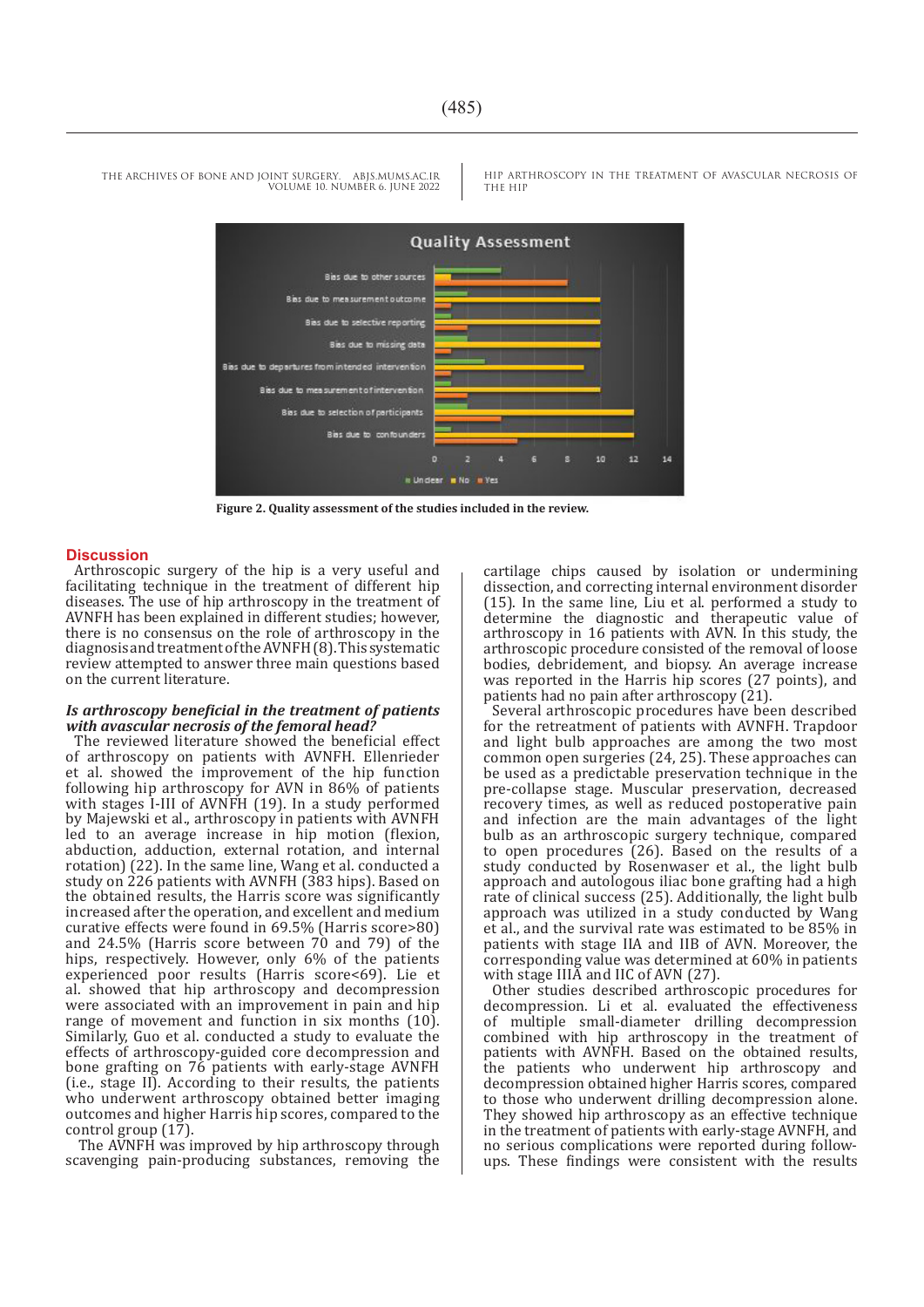> of another study performed by Li et al. which revealed that hip arthroscopy was effective in slowing down the process of femoral head necrosis and delaying the need for total hip arthroplasty in patients with AVNFH (14).

> Guadilla et al. indicated the viability of the core decompression and bone grafting in the treatment of patients with AVN. This approach helps avoid open surgery in these patients  $(26)$ . In a study performed by Xue-Zhong et al., the effectiveness of multi-hole core decompression and arthroscopic debridement was investigated in the management of AVNFH. The results revealed that the group who underwent the modified techniques obtained a higher success rate (86.9%), compared to the group who underwent traditional treatment (58.8%) (20).

> In another study carried out by Zhuo et al., 28 patients (33 hips) with early-stage AVNFH underwent arthroscopic minimally invasive surgery (i.e., arthroscopic minimally invasive surgery (i.e., arthroscopic core decompression) to determine the effectiveness of this management technique. It should be noted that arthroscopy was combined with autogenous cancellous bone graft and bone morphogenetic protein or simply closed core decompression. The obtained results indicated pain relief and improved hip function in all patients after six months. Additionally, the mean Harris score of the patients who underwent arthroscopy combined with autogenous cancellous bone graft was 85.67. Moreover, those who underwent arthroscopy utilizing bone morphogenetic protein or simply closed core decompression obtained a score of 81.33. Improvement in pain and hip function, as well as delays in the process of femoral head necrosis, was observed in patients who underwent arthroscopic core decompression combined with autogenous cancellous bone graft and bone morphogenetic protein, compared to those who underwent traditional closed core decompression (16).

> The included studies in this review confirmed the effectiveness of arthroscopy in the treatment of patients with early-stage AVNFH; however, as anticipated, this procedure failed to show beneficial effects on patients with advanced AVN.

> The AVNFH is not only a bone disease, it also involves the hip joint in the process. Therefore, the secondary pathological changes in the hip joint should be considered in addition to the decompression of the FH for the treatment of AVNFH (10). Regardless of the causative factors, such as idiopathic conditions, highstress trauma, high-dose corticosteroid administration, or alcohol abuse, the treatment of AVN includes the activation of the biological process, which is dictated by the disease stage and size of the lesion (28). Li et al. showed less joint effusion in patients with stage I AVN, whereas this condition appears in stage II AVN (10). The management of early-stage AVNFH is of utmost importance, and multiple small-diameter drilling decompression combined with hip arthroscopy is a comprehensive therapy for these patients. Based on a study conducted by Li et al., hip arthroscopy is used to directly visualize the condition of the joint and remove synovial hypertrophy. They eliminated the agents

HIP ARTHROSCOPY IN THE TREATMENT OF AVASCULAR NECROSIS OF THE HIP

causing inflammation by rinsing with physiological saline solution (10), which decreased the intra-articular pressure and improved the functions of the joint as well as its internal environment (29). Moreover, it led to the recovery of joint activity and blocked the vicious inflammatory cycle (30). According to some studies, the rate of penetrating cartilage can be decreased by arthroscopy (31-34).

The main indicators for using hip arthroscopy in the treatment of patients with early-stage AVN include failures in conservative treatment, remarkable synovial hyperplasia, effusion, and articular cartilage damage diagnosed by magnetic resonance imaging (MRI), as well as corpus liberum in the articular cavity or labrum injury with mechanical symptoms (10).

#### *Is arthroscopy an applicable diagnostic approach for the management of patients with avascular necrosis?*

The choice of treatment for AVN depends on MRI and radiography outcomes (28). Although plain radiographs and MRI images are commonly used to diagnose and determine the stages of AVNFH, they are not appropriate approaches to diagnose early articular cartilage damage (35, 36). The results confirmed the advantages of arthroscopy for the diagnosis of AVN, compared to MRI and radiography. In total, two studies made a comparison between the diagnostic value of arthroscopy and other techniques, such as MRI (18, 33).

Ruch et al. conducted a study to evaluate the correlation between plain radiographs, MRI, and diagnostic arthroscopy in the staging of the AVNFH. A moderate correlation was reported between MRI and plain radiographs, MRI and arthroscopy, as well as plain radiographs and arthroscopy in this study.

Based on the obtained results, the arthroscopy efficiently diagnosed the osteochondral degeneration that was not detected by plain radiographs or MRI (18). In another study carried out by Sekiya et al., the diagnostic accuracy of the hip arthroscopy was evaluated in patients with AVN. They showed a weak correlation among the results obtained from plain radiographs, MRI, and arthroscopy. Accordingly, a poor correlation was reported among the findings of the current imaging techniques in terms of the staging of AVN. Due to the insufficiency of MRI in assessing the articular cartilage, arthroscopy is required for accurate evaluation and staging, especially in patients in advanced stages of AVN (33).

The MRI findings on the articular cartilage of the hip joint during traction were compared with the arthroscopic results in a study conducted by Nakanishi et al. The obtained results indicated that MRI outcomes corresponded well with the arthroscopic findings of all cases suffering from osteonecrosis and advanced osteonecrosis (37). However, this study was not entered in this review due to the small sample size (i.e., fewer than 10 patients).

Hip arthroscopy is considered a gold standard for the diagnosis of intra-articular hip pathology (38). Based on one study performed by Sekiya et al., only 36% of the damage observed by hip arthroscopy can be diagnosed by MRI (18). Hip arthroscopy offers some advantages,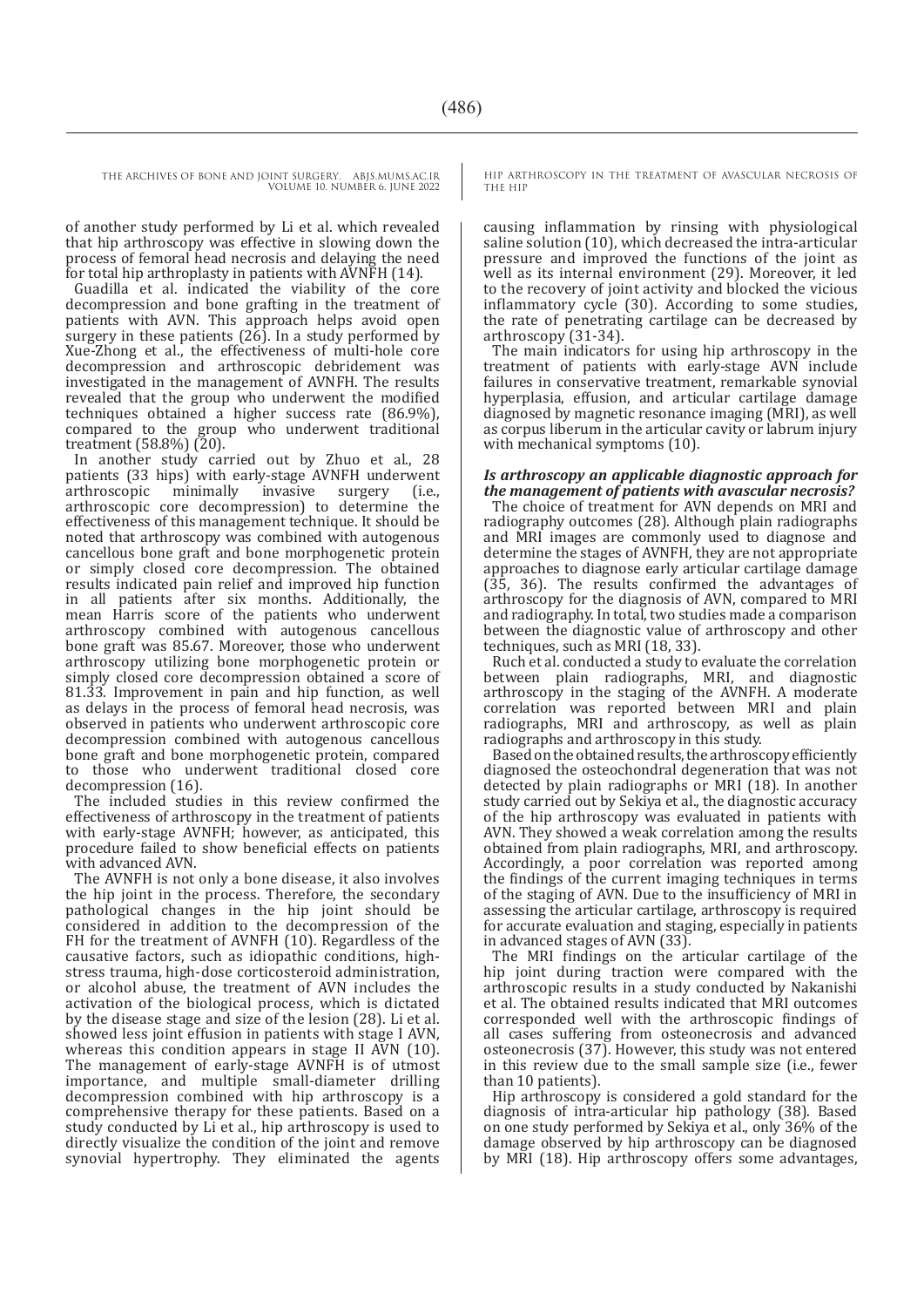> compared to other techniques. Direct observation and size determination of the damaged articular surface is possible by this approach (33). Moreover, this technique can be used to determine the stage of this disease (18). The hip arthroscopy is more accurate in pathology diagnosis, with no evidence in MRI or plain radiography. This technique is useful in the identification of patients with remarkable joint damage who might not benefit from core decompression (26, 39).

> Arthroscopy is associated with substantial increases in both diagnostic sensitivity and accuracy in drilling the necrotic area compared with conventional open surgery. Moreover, specificity in determining the condition of cartilage and labrum facilitates intra-operative decisions regarding further treatments (30).

#### *Is arthroscopy a safe approach in the treatment of patients with avascular necrosis?*

Based on several studies, the development of AVN is one of the postoperative complications following hip arthroscopy caused by excessive traction weight and time (40). Therefore, it is necessary to select a safer midanterior or anterolateral surgical approach to decrease the level of damage to the femoral artery and femoral nerve (18). Similarly, the traction weight and time should be taken into account to prevent injury to the perineal area during hip arthroscopy (41). Due to the relationship between the outcome of core decompression surgery and the time of postoperative non-weight bearing, it is necessary to develop a rehabilitation training program after hip arthroscopy to enhance hip function (42). Rupp et al. performed a study to determine the risk of AVNFH after arthroscopic femoroplasty extending to the posterolateral femoral neck. No evidence of AVNFH has been observed in patients who underwent MRI evaluation after femoroplasty. Due to the lack of association between avascular necrosis and femoroplasty of the posterolateral vascular region of the FH, arthroscopic posterolateral femoroplasty can be used in these patients without worries about the incidence of AVN (43). This finding was confirmed in another study conducted by Christopher et al., which was performed to assess the complications in patients who underwent hip arthroscopy. Cases with AVN after hip arthroscopy have been rare to date (44). Based on one study conducted by Chan et al., only one case with AVN was reported in 530 hips that underwent arthroscopy (45).

It is of significant importance to choose an appropriate treatment for AVNFH (34, 46). Based on the obtained results of the included articles in this study, no severe complication was observed among patients with AVN who underwent arthroscopy. However, Wang et al. reported progress in the staging of clinical course and collapse of the FH in patients with low Harris scores and hydrops articuli (15). Moreover, Li et al. revealed temporary sciatic nerve apraxia during operation in 2 out of 91 patients with AVN who underwent arthroscopy (14).

One of the main advantages of hip arthroscopy is

HIP ARTHROSCOPY IN THE TREATMENT OF AVASCULAR NECROSIS OF THE HIP

the safety of the technique. However, this method is accompanied by post-operative complications (47), most of which are injury to perineal skin, nerve palsy, vascular injury, compartment syndrome, hematoma, and infection which are observed in 4% of the hip arthroscopy surgeries (48, 49). Several studies assessed the risk of arthroscopy and post-operative complication of this approach in patients with AVN. Since the mentioned studies did not meet the eligibility criteria, a summary of this issue was reported in this review.

Arthroscopy can be used as an adjunct procedure in patients with early-stage AVN for both diagnostic and therapeutic purposes. The utilization of hip arthroscopy in patients with AVNFH allows the surgeon to make a better diagnosis and develop a proper treatment. It also makes it possible for the surgeon to treat intraarticular pathology associated with AVNFH and perform head-preserving surgical procedures, such as core decompression with or without bone grafting or light bulb operation in a less invasive manner.

#### *Suggestion and Limitations*

Some interfering factors, such as age, associated comorbidities, and surgeon experience are considered among the affecting factors. The majority of the articles in this review included patients in the same age groups; however, all interference variables were not assessed, which might affect the obtained results of the reviewed studies. Therefore, it is suggested that future studies assess the therapeutic and diagnostic role of arthroscopy among patients with AVN in different stages considering possible confounding variables. Moreover, due to the lack of homogeneity in the studies to assess the hypothesis, some studies were retrospective in nature, which could affect the outcomes in this study.

#### **Acknowledgments**

Hereby, the authors extend their gratitude to authorities and staff in Ghaem Hospital Research Center, Mashhad, Iran, for cooperation in this study.

*Conflict of interest:* The authors declare that they have no conflict of interest regarding the publication of this study.

*Disclaimer:* It should be noted that the present study is informational; therefore, the described strategies might not be suitable for other conditions or purposes.

Omid Shahpari MD<sup>1</sup> SM Javad Mortazavi MD<sup>2</sup> Mohammad H. Ebrahimzadeh MD1 Farshid Bagheri MD1 Alireza Mousavian MD<sup>1</sup> 1 Orthopedic Research Center, Ghaem Hospital, Mashhad University of Medical Sciences, Mashhad, Iran

2 Tehran University of Medical Sciences, Tehran, Iran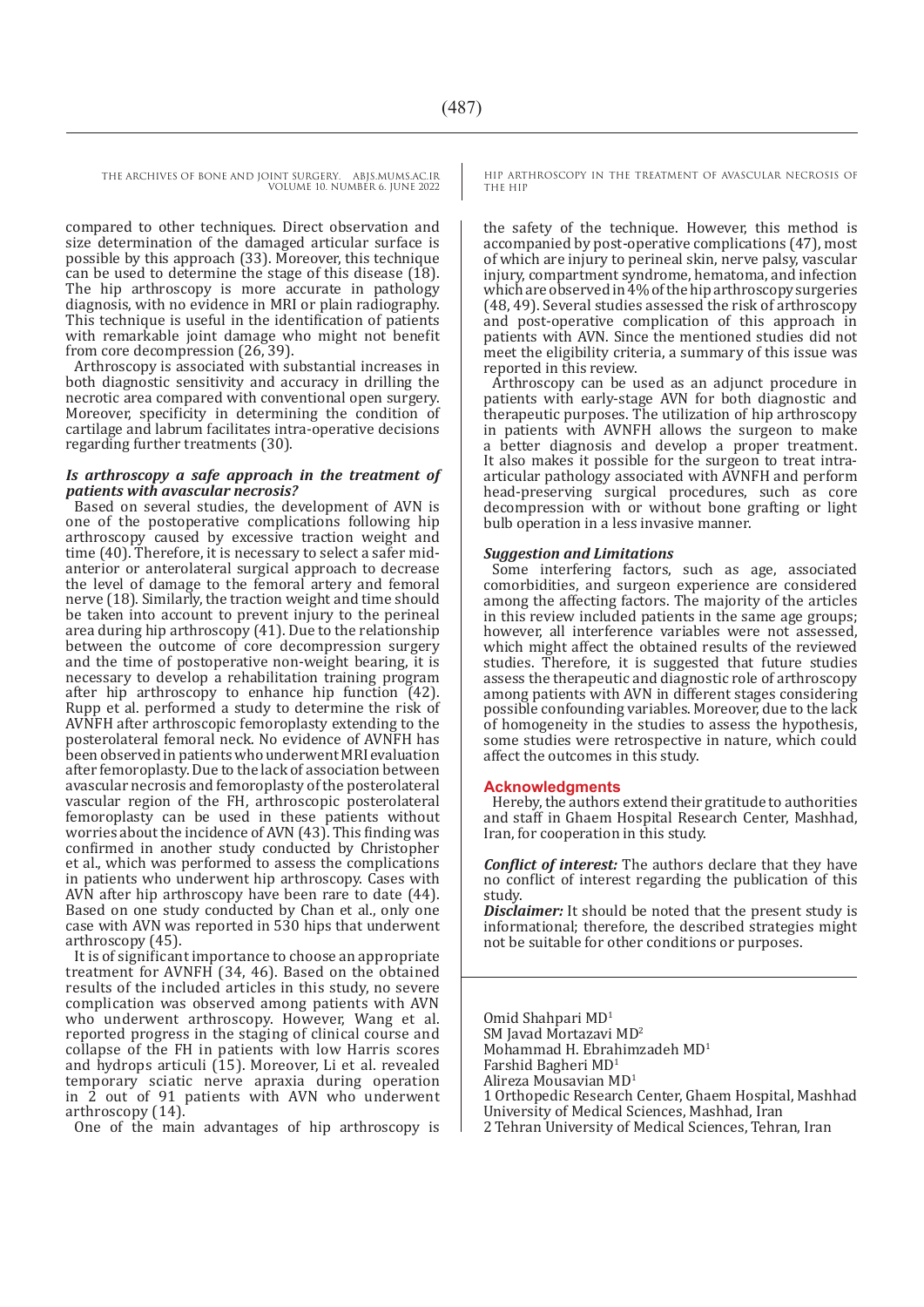THE ARCHIVES OF BONE AND JOINT SURGERY. ABJS.MUMS.AC.IR

VOLUME 10. NUMBER 6. JUNE 2022

HIP ARTHROSCOPY IN THE TREATMENT OF AVASCULAR NECROSIS OF THE HIP

#### **References**

- 1. Liang MH, Cullen KE, Larson MG, Thompson MS, Schwartz JA, Fossel AH, et al. Cost-effectiveness of total joint arthroplasty in osteoarthritis. Arthritis Rheum. 1986 Aug;29(8):937–43.
- 2. Jonsson B, Larsson SE. Functional improvement and costs of hip and knee arthroplasty in destructive<br>rheumatoid arthritis. Scand J Rheumatol. Rheumatol. 1991;20(5):351–7.
- 3. Kurtz S, Ong K, Lau E, Mowat F, Halpern M. Projections of primary and revision hip and knee arthroplasty in the United States from 2005 to 2030. J Bone Joint Surg Am. 2007 Apr;89(4):780–5.
- 4. Della Valle CJ, Mesko NW, Quigley L, Rosenberg AG, Jacobs JJ, Galante JO. Primary total hip arthroplasty with a porous-coated acetabular component. A concise follow-up, at a minimum of twenty years, of previous reports. J Bone Joint Surg Am. 2009 May; 91(5): 1130-5.
- 5. Engh CA, Hopper RH, Engh CA. Long-term porouscoated cup survivorship using spikes, screws, and press-fitting for initial fixation. J Arthroplasty. 2004 Oct;19(7 Suppl 2):54–60.
- 6. Udomkiat P, Dorr LD, Wan Z. Cementless hemispheric porous-coated sockets implanted with press-fit technique without screws: average ten-year followup. J Bone Joint Surg Am. 2002 Jul;84(7):1195–200.
- 7. Eskelinen A, Remes V, Helenius I, Pulkkinen P, Nevalainen J, Paavolainen P. Uncemented total hip arthroplasty for primary osteoarthritis in young patients: a mid-to long-term follow-up study from the Finnish Arthroplasty Register. Acta Orthop. 2006 Feb;77(1):57–70.
- 8. Utting MR, Raghuvanshi M, Amirfeyz R, Blom AW, Learmonth ID, Bannister GC. The Harris-Galante porous-coated, hemispherical, polyethylene-lined acetabular component in patients under 50 years of age: a 12- to 16-year review. J Bone Joint Surg Br. 2008 Nov;90(11):1422–7.
- 9. Bobyn JD, Toh KK, Hacking SA, Tanzer M, Krygier JJ. Tissue response to porous tantalum acetabular cups: a canine model. J Arthroplasty. 1999 Apr;14(3):347–54.
- 10.Bobyn JD, Stackpool GJ, Hacking SA, Tanzer M, Krygier JJ. Characteristics of bone ingrowth and interface mechanics of a new porous tantalum biomaterial. J Bone Joint Surg Br. 1999 Sep;81(5):907–14.
- 11.Nakashima Y, Mashima N, Imai H, Mitsugi N, Taki N, Mochida Y, et al. Clinical and radiographic evaluation of total hip arthroplasties using porous tantalum modular acetabular components: 5-year follow-up of clinical trial. Mod Rheumatol. 2013 Jan;23(1):112-8.
- 12.Komarasamy B, Vadivelu R, Bruce A, Kershaw C, Davison J. Clinical and radiological outcome following total hip arthroplasty with an uncemented trabecular metal monoblock acetabular cup. Acta Orthop Belg. 2006 Jun;72(3):320–5.
- 13.Mulier M, Rys B, Moke L. Hedrocel trabecular metal

monoblock acetabular cups: mid-term results. Acta Orthop Belg. 2006 Jun;72(3):326–31.

- 14.Macheras G, Kateros K, Kostakos A, Koutsostathis S, Danomaras D, Papagelopoulos PJ. Eight- to tenyear clinical and radiographic outcome of a porous tantalum monoblock acetabular component. J Arthroplasty. 2009 Aug;24(5):705–9.
- 15.Banerjee S, Issa K, Kapadia BH, Pivec R, Khanuja HS, Mont MA. Systematic review on outcomes of acetabular revisions with highly-porous metals. Int Orthop. 2014 Apr;38(4):689–702.
- 16.Bobyn JD, Poggie RA, Krygier JJ, Lewallen DG, Hanssen AD, Lewis RJ, et al. Clinical validation of a structural porous tantalum biomaterial for adult reconstruction. J Bone Joint Surg Am. 2004;86-A Suppl 2:123–9.
- 17.Kamada T, Mashima N, Nakashima Y, Imai H, Takeba J, Miura H. Mid-term clinical and radiographic outcomes of porous tantalum modular acetabular components for hip dysplasia. J Arthroplasty. 2015 Apr;30(4):607–10.
- 18.Harris WH, White RE. Socket fixation using a metal-backed acetabular component for total hip replacement. A minimum five-year follow-up. J Bone Joint Surg Am. 1982 Jun;64(5):745–8.
- 19.Harris WH, Penenberg BL. Further follow-up on socket fixation using a metal-backed acetabular component for total hip replacement. A minimum ten-year follow-up study. J Bone Joint Surg Am. 1987 Oct;69(8):1140–3.
- 20.Shirazi-Adl A, Dammak M, Paiement G. Experimental determination of friction characteristics at the trabecular bone/porous-coated metal interface in cementless implants. J Biomed Mater Res. 1993 Feb;27(2):167–75.
- 21.Wegrzyn J, Kaufman KR, Hanssen AD, Lewallen DG. Performance of Porous Tantalum vs. Titanium Cup in Total Hip Arthroplasty: Randomized Trial with Minimum 10-Year Follow-Up. J Arthroplasty. 2015 Jun;30(6):1008–13.
- 22.Baad-Hansen T, Kold S, Nielsen PT, Laursen MB, Christensen PH, Soballe K. Comparison of trabecular metal cups and titanium fiber-mesh cups in primary hip arthroplasty: a randomized RSA and bone mineral densitometry study of 50 hips. Acta Orthop. 2011 Apr;82(2):155–60.
- 23.Ayers DC, Greene M, Snyder B, Aubin M, Drew J, Bragdon C. Radiostereometric analysis study of tantalum compared with titanium acetabular cups and highly cross-linked compared with conventional liners in young patients undergoing total hip replacement. J Bone Joint Surg Am. 2015 Apr 15;97(8):627–34.
- 24.Meneghini RM, Ford KS, McCollough CH, Hanssen AD, Lewallen DG. Bone remodeling around porous metal cementless acetabular components. J Arthroplasty. 2010 Aug;25(5):741–7.
- 25.Laaksonen I, Lorimer M, Gromov K, Eskelinen A,